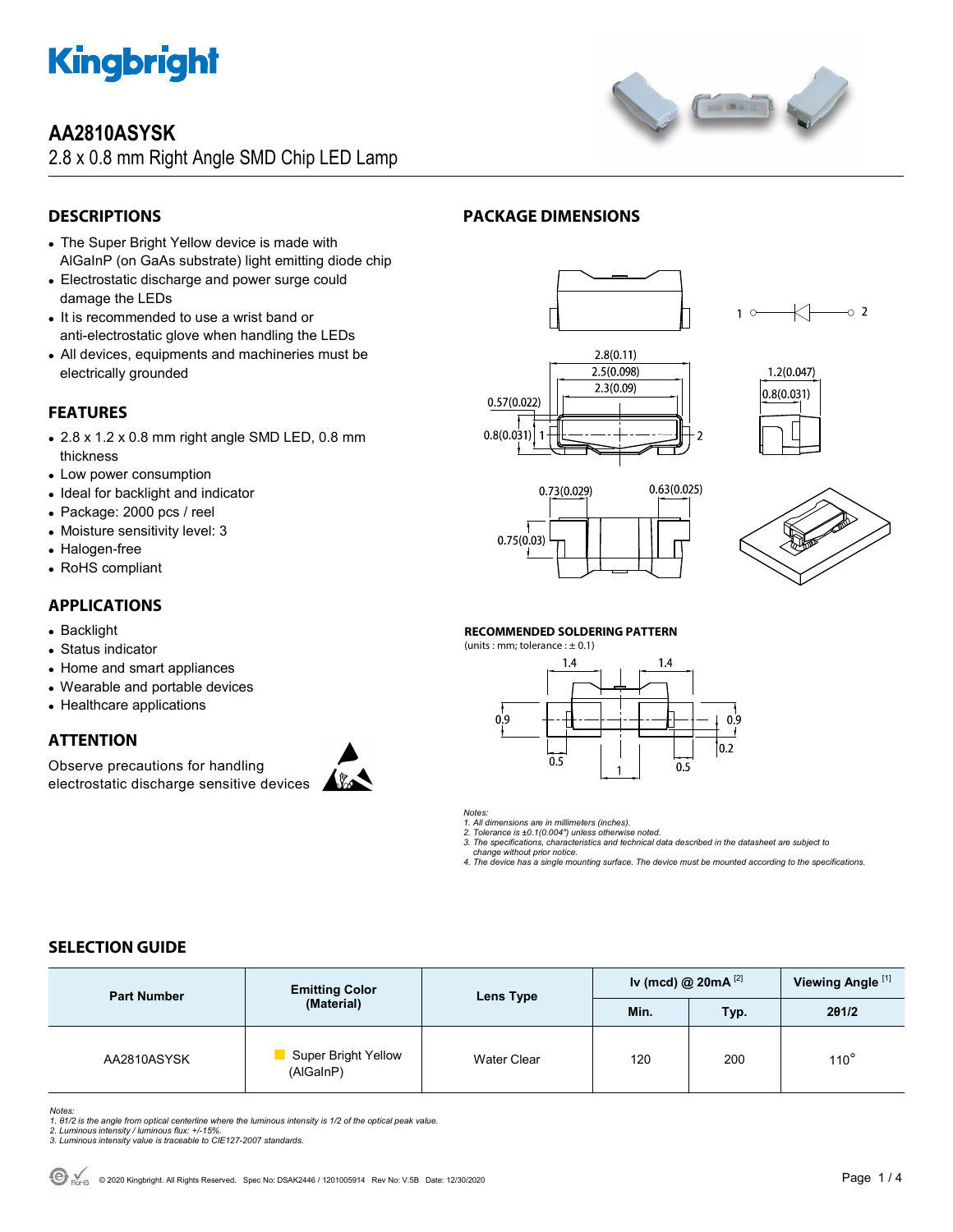# **Kingbright**

#### **ELECTRICAL / OPTICAL CHARACTERISTICS at T<sub>A</sub>=25°C**

| <b>Parameter</b>                                                                              | Symbol                     |                            | Value  |                          | <b>Unit</b>           |
|-----------------------------------------------------------------------------------------------|----------------------------|----------------------------|--------|--------------------------|-----------------------|
|                                                                                               |                            | <b>Emitting Color</b>      | Typ.   | Max.                     |                       |
| Wavelength at Peak Emission $I_F$ = 20mA                                                      | $\lambda_{\rm peak}$       | Super Bright Yellow        | 590    |                          | nm                    |
| Dominant Wavelength $I_F = 20mA$                                                              | $\lambda_{\text{dom}}$ [1] | Super Bright Yellow        | 590    | $\overline{\phantom{a}}$ | nm                    |
| Spectral Bandwidth at 50% Φ REL MAX<br>$I_F = 20mA$                                           | Δλ                         | Super Bright Yellow        | 20     | $\overline{\phantom{0}}$ | nm                    |
| Capacitance                                                                                   | С                          | Super Bright Yellow        | 20     |                          | pF                    |
| Forward Voltage $I_F$ = 20mA                                                                  | $V_F$ <sup>[2]</sup>       | Super Bright Yellow        | 2.0    | 2.5                      | $\vee$                |
| Reverse Current ( $V_R$ = 5V)                                                                 | l <sub>R</sub>             | Super Bright Yellow        |        | 10                       | μA                    |
| Temperature Coefficient of $\lambda_{\text{peak}}$<br>$I_F$ = 20mA, -10°C $\leq T \leq 85$ °C | $TC_{\lambda peak}$        | <b>Super Bright Yellow</b> | 0.12   | $\overline{\phantom{a}}$ | nm/°C                 |
| Temperature Coefficient of $\lambda_{\text{dom}}$<br>$I_F$ = 20mA, -10°C $\leq T \leq 85$ °C  | $TC_{\lambda dom}$         | Super Bright Yellow        | 0.07   | $\overline{\phantom{a}}$ | $nm$ <sup>o</sup> $C$ |
| Temperature Coefficient of $V_F$<br>$I_F$ = 20mA, -10°C $\leq T \leq 85$ °C                   | $TC_V$                     | <b>Super Bright Yellow</b> | $-1.9$ | $\overline{\phantom{0}}$ | $mV$ °C               |

*Notes:* 

*1. The dominant wavelength (*λ*d) above is the setup value of the sorting machine. (Tolerance* λ*d : ±1nm. )* 

2. Forward voltage: ±0.1V.<br>3. Wavelength value is traceable to CIE127-2007 standards.<br>4. Excess driving current and / or operating temperature higher than recommended conditions may result in severe light degradation or pr

### **ABSOLUTE MAXIMUM RATINGS at T<sub>A</sub>=25°C**

| Parameter                                    | Symbol                   | Value          | <b>Unit</b>   |
|----------------------------------------------|--------------------------|----------------|---------------|
| Power Dissipation                            | $P_D$                    | 75             | mW            |
| Reverse Voltage                              | $V_R$                    | 5              | $\vee$        |
| Junction Temperature                         | $T_j$                    | 115            | $^{\circ}C$   |
| <b>Operating Temperature</b>                 | $T_{op}$                 | $-40$ to $+85$ | $^{\circ}C$   |
| Storage Temperature                          | $T_{\text{stg}}$         | $-40$ to $+85$ | $^{\circ}C$   |
| DC Forward Current                           | ΙF                       | 30             | mA            |
| <b>Peak Forward Current</b>                  | $I_{FM}$ <sup>[1]</sup>  | 175            | mA            |
| Electrostatic Discharge Threshold (HBM)      | $\overline{\phantom{a}}$ | 3000           | $\vee$        |
| Thermal Resistance (Junction / Ambient)      | $R_{th}$ ja $^{[2]}$     | 430            | $\degree$ C/W |
| Thermal Resistance (Junction / Solder point) | $R_{th}$ JS $^{[2]}$     | 240            | $\degree$ C/W |

Notes:<br>1. 1/10 Duty Cycle, 0.1ms Pulse Width.<br>2. R<sub>th JA</sub> ,R<sub>th JS</sub> Results from mounting on PC board FR4 (pad size ≥ 16 mm<sup>2</sup> per pad).<br>3. Relative humidity levels maintained between 40% and 60% in production area are re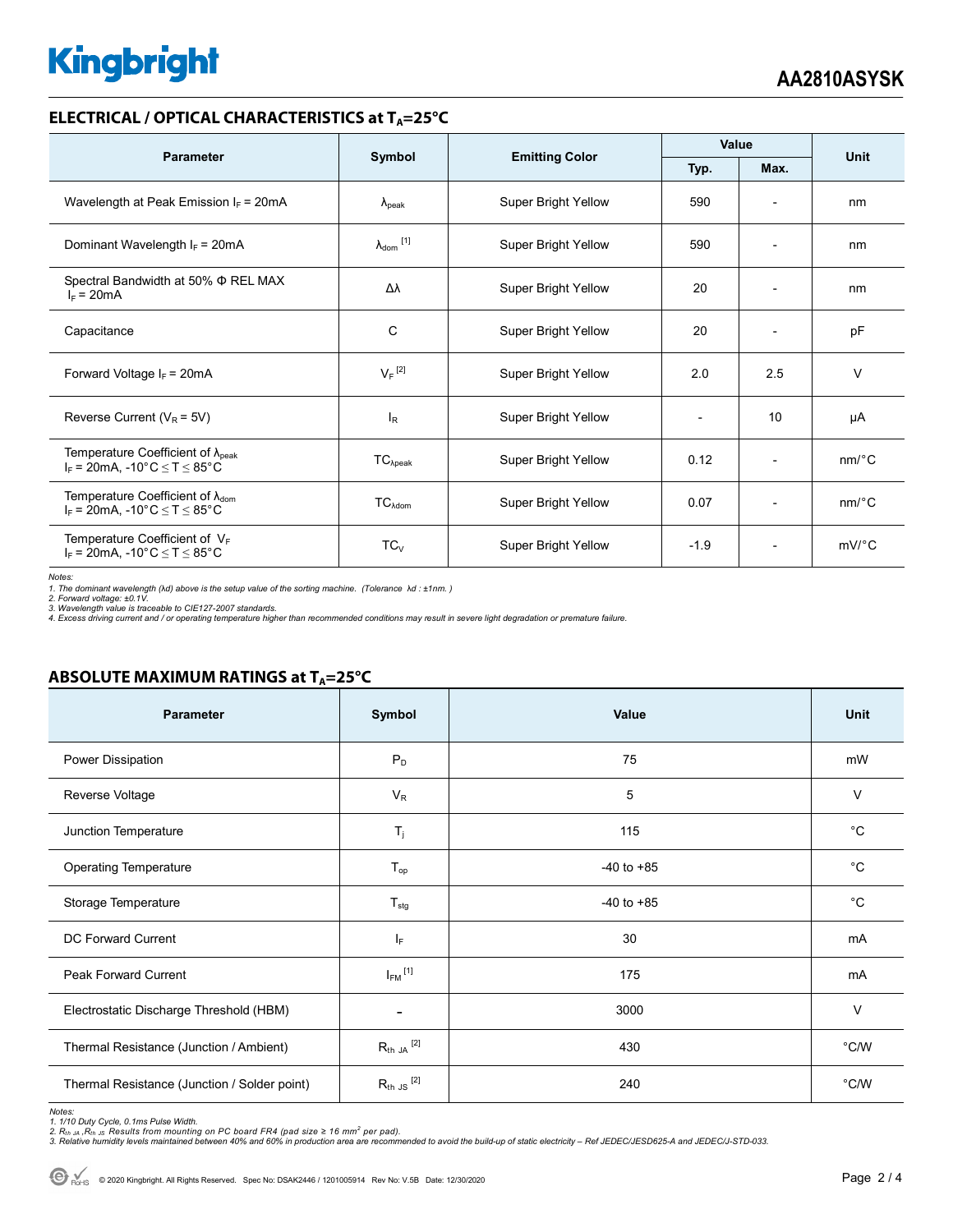# **Kingbright**

#### **TECHNICAL DATA**



#### **SPATIAL DISTRIBUTION**



#### **SUPER BRIGHT YELLOW**









#### **REFLOW SOLDERING PROFILE for LEAD-FREE SMD PROCESS**



#### **TAPE SPECIFICATIONS** (units : mm)



#### **REEL DIMENSION** (units : mm)



*Notes:* 

- *1. Don't cause stress to the LEDs while it is exposed to high temperature.*
- *2. The maximum number of reflow soldering passes is 2 times. 3. Reflow soldering is recommended. Other soldering methods are not recommended as they might*
- *cause damage to the product.*

 $\bigodot$  R<sub>OHS</sub> © 2020 Kingbright. All Rights Reserved. Spec No: DSAK2446 / 1201005914 Rev No: V.5B Date: 12/30/2020